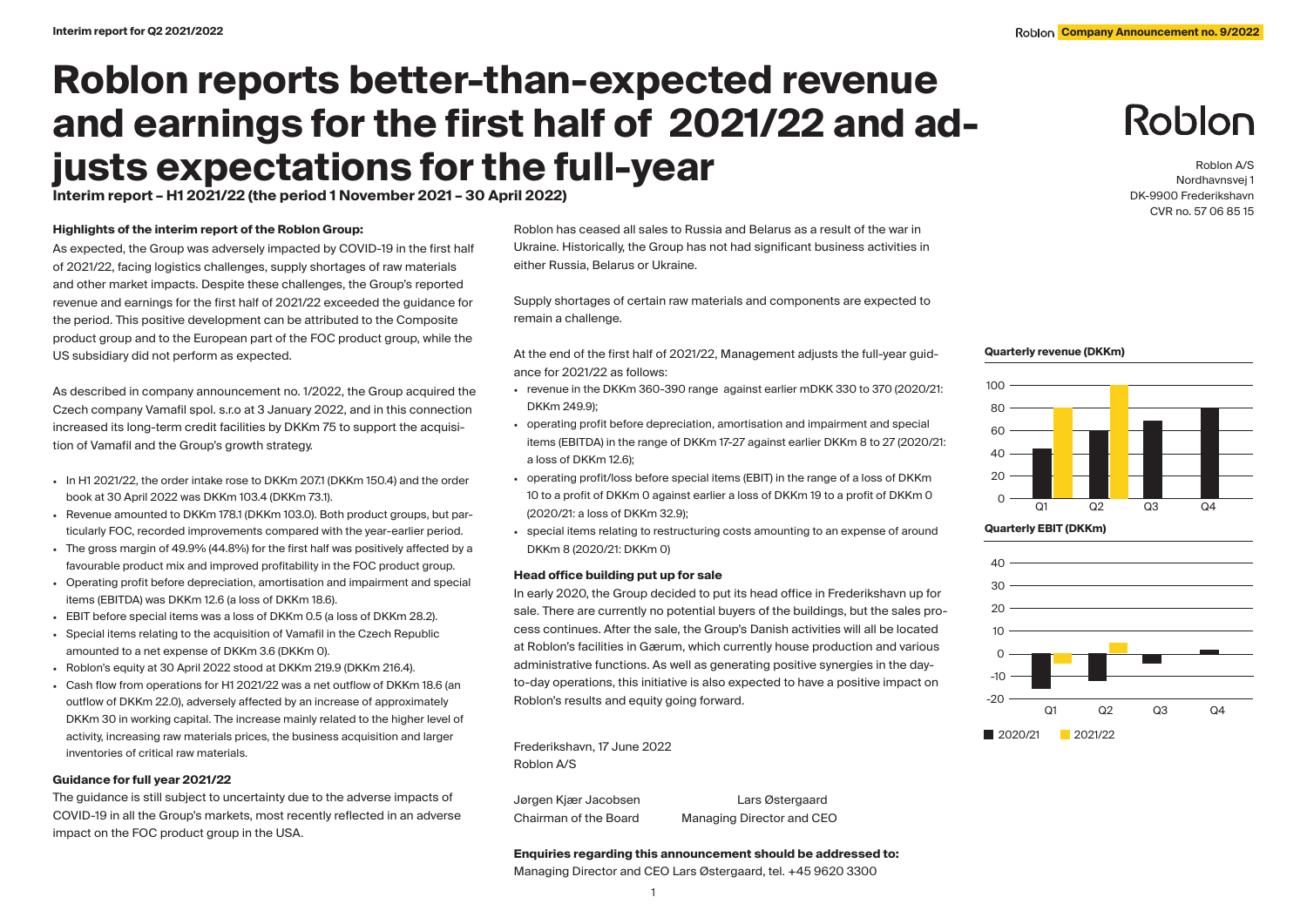# **Financial highlights**

**for the Roblon Group**

|                                                             |             | Q2<br>2021/221 | Q <sub>2</sub><br>2020/21 | $Q1-Q2$<br>2021/221 | Q1-Q2<br>2020/21 | <b>FY</b><br>2020/21 |
|-------------------------------------------------------------|-------------|----------------|---------------------------|---------------------|------------------|----------------------|
|                                                             | <b>Unit</b> |                |                           |                     |                  |                      |
| <b>Orders</b>                                               |             |                |                           |                     |                  |                      |
| Order intake                                                | <b>DKKm</b> | 92.3           | 58.7                      | 207.1               | 150.4            | 301.7                |
| Order book                                                  | <b>DKKm</b> | 103.4          | 73.1                      | 103.4               | 73.1             | 79.7                 |
|                                                             |             |                |                           |                     |                  |                      |
| Income statement                                            |             |                |                           |                     |                  |                      |
| Revenue                                                     | <b>DKKm</b> | 99.8           | 60.7                      | 178.1               | 103.0            | 249.9                |
| Gross profit/loss                                           | <b>DKKm</b> | 52.3           | 26.4                      | 88.8                | 46.1             | 116.8                |
| Operating profit/loss before depreciation, amortisation and | <b>DKKm</b> | 11.1           | $-6.6$                    | 12.6                | $-18.6$          | $-12.5$              |
| impairment and special items (EBITDA)                       |             |                |                           |                     |                  |                      |
| Operating profit/loss before special items (EBIT)           | <b>DKKm</b> | 4.1            | $-11.6$                   | $-0.5$              | $-28.2$          | $-32.8$              |
| Net special items                                           | <b>DKKm</b> | $-0.5$         |                           | $-3.6$              |                  |                      |
| Net financial items                                         | <b>DKKm</b> | 2.6            | 0.5                       | 5.1                 | 1.2              |                      |
| Profit/loss before tax from continuing operations           | <b>DKKm</b> | 6.2            | $-11.1$                   | 1.0                 | $-27.0$          | $-29.2$              |
| Profit/loss for the period from continuing operations       | <b>DKKm</b> | 4.9            | $-8.6$                    | 0.2                 | $-20.9$          | $-29.2$              |
| Profit/loss for the period from discontinued operations     | <b>DKKm</b> | 0.1            |                           | 0.3                 |                  |                      |
| Profit/loss for the period                                  | <b>DKKm</b> | 5.0            | $-8.6$                    | 0.5                 | $-20.9$          | $-20.7$              |
|                                                             |             |                |                           |                     |                  |                      |
| <b>Balance sheet</b>                                        |             |                |                           |                     |                  |                      |
| Cash and securities                                         | <b>DKKm</b> | 13.4           | 61.7                      | 13.4                | 61.7             | 45.7                 |
| <b>Assets</b>                                               | <b>DKKm</b> | 339.8          | 273.5                     | 339.8               | 273.5            | 279.8                |
| Working capital                                             | <b>DKKm</b> | 125.6          | 72.9                      | 125.6               | 72.9             | 100.2                |
| Invested capital                                            | <b>DKKm</b> | 206.0          | 150.8                     | 206.0               | 150.8            | 167.5                |
| Equity                                                      | <b>DKKm</b> | 219.9          | 216.4                     | 219.9               | 216.4            | 217.3                |
|                                                             |             |                |                           |                     |                  |                      |
| <b>Cash flows</b>                                           |             |                |                           |                     |                  |                      |
| Cash flow from operating activities                         | <b>DKKm</b> | $-1.7$         | $-17.4$                   | $-18.6$             | $-22.0$          | $-42.3$              |
| Cash flow from investing activities                         | <b>DKKm</b> | $-5.5$         | $-0.7$                    | $-13.3$             | 9.9              | 21.8                 |
| Of which investment in marketable securities                | <b>DKKm</b> |                | 4.4                       | 42.3                | 19.7             | 36.9                 |
| Of which investment in property plant and equipment         | <b>DKKm</b> | $-4.9$         | $-4.0$                    | $-6.8$              | $-7.6$           | $-11.1$              |
| Cash flow from financing activities                         | <b>DKKm</b> | 0.1            | 9.2                       | 41.5                | 8.1              | 16.9                 |
| Depreciation, amortisation and impairment, total            | <b>DKKm</b> | $-7.0$         | $-5.0$                    | $-13.1$             | $-9.6$           | $-20.3$              |
| Cash flow for the period                                    | <b>DKKm</b> | $-7.1$         | $-8.9$                    | 9.6                 | $-4.0$           | $-3.6$               |

|                                                      | <b>Unit</b>   | Q2<br>2021/221 | Q2<br>2020/21 | $Q1-Q2$<br>2021/221 | $Q1-Q2$<br>2020/21 | <b>FY</b><br>2020/21 |
|------------------------------------------------------|---------------|----------------|---------------|---------------------|--------------------|----------------------|
|                                                      |               |                |               |                     |                    |                      |
| <b>Ratios</b>                                        |               |                |               |                     |                    |                      |
| Book-to-bill ratio                                   | $\frac{0}{0}$ | 92.5           | 96.7          | 116.3               | 146.0              | 120.7                |
| Revenue growth                                       | $\frac{0}{0}$ | 64.4           | $-11.1$       | 72.9                | $-27.5$            | $-1.9$               |
| Gross margin                                         | $\frac{0}{0}$ | 52.4           | 43.5          | 49.9                | 44.8               | 46.7                 |
| <b>EBIT</b> margin                                   | $\frac{0}{0}$ | 4.1            | $-19.1$       | $-0.3$              | $-27.4$            | $-13.2$              |
| ROIC/return on average invested capital <sup>2</sup> | $\frac{0}{0}$ | 9.0            | $-29.8$       | $-0.7$              | $-36.3$            | $-20.1$              |
| Equity ratio                                         | $\frac{0}{0}$ | 64.7           | 79.1          | 64.7                | 79.1               | 77.7                 |
| Return on equity <sup>2</sup>                        | $\frac{0}{0}$ | 8.4            | $-14.7$       | 0.3                 | $-17.9$            | $-9.1$               |
|                                                      |               |                |               |                     |                    |                      |
| <b>Employees</b>                                     |               |                |               |                     |                    |                      |
| Average no. of full-time employees                   | No.           | 233            | 186           | 187                 | 177                | 191                  |
| Gross profit per full-time employee                  | <b>DKKm</b>   | 0.2            | 0.1           | 0.5                 | 0.3                | 0.6                  |
| Per share ratios                                     |               |                |               |                     |                    |                      |
| Earnings per DKK 20 share (EPS) <sup>2</sup>         | <b>DKK</b>    | 2.8            | $-4.8$        | 0.2                 | $-11.7$            | $-11.6$              |
| Price/earnings ratio (PE)                            | <b>DKK</b>    | 51.4           | $-38.1$       | 715.8               | $-15.6$            | $-13.1$              |
| Cash flow from operations per DKK 20 share           | <b>DKK</b>    | $-1.0$         | $-9.7$        | $-10.4$             | $-12.3$            | $-23.7$              |
| Book value of shares <sup>2</sup>                    | <b>DKK</b>    | 123.0          | 121.0         | 123.0               | 121.0              | 121.5                |
| Market price per share                               | <b>DKK</b>    | 142.5          | 183.0         | 142.5               | 183.0              | 152.0                |
| Price/book value                                     |               | 1.2            | 1.5           | 1.2                 | 1.5                | 1.3                  |

1 The interim report has not been audited or reviewed by the Company's auditors.

<sup>2</sup> The ratio is calculated on a full-year basis.

The ratios are defined in note 32 to the 2020/21 annual report, Financial ratio definitions and formulas.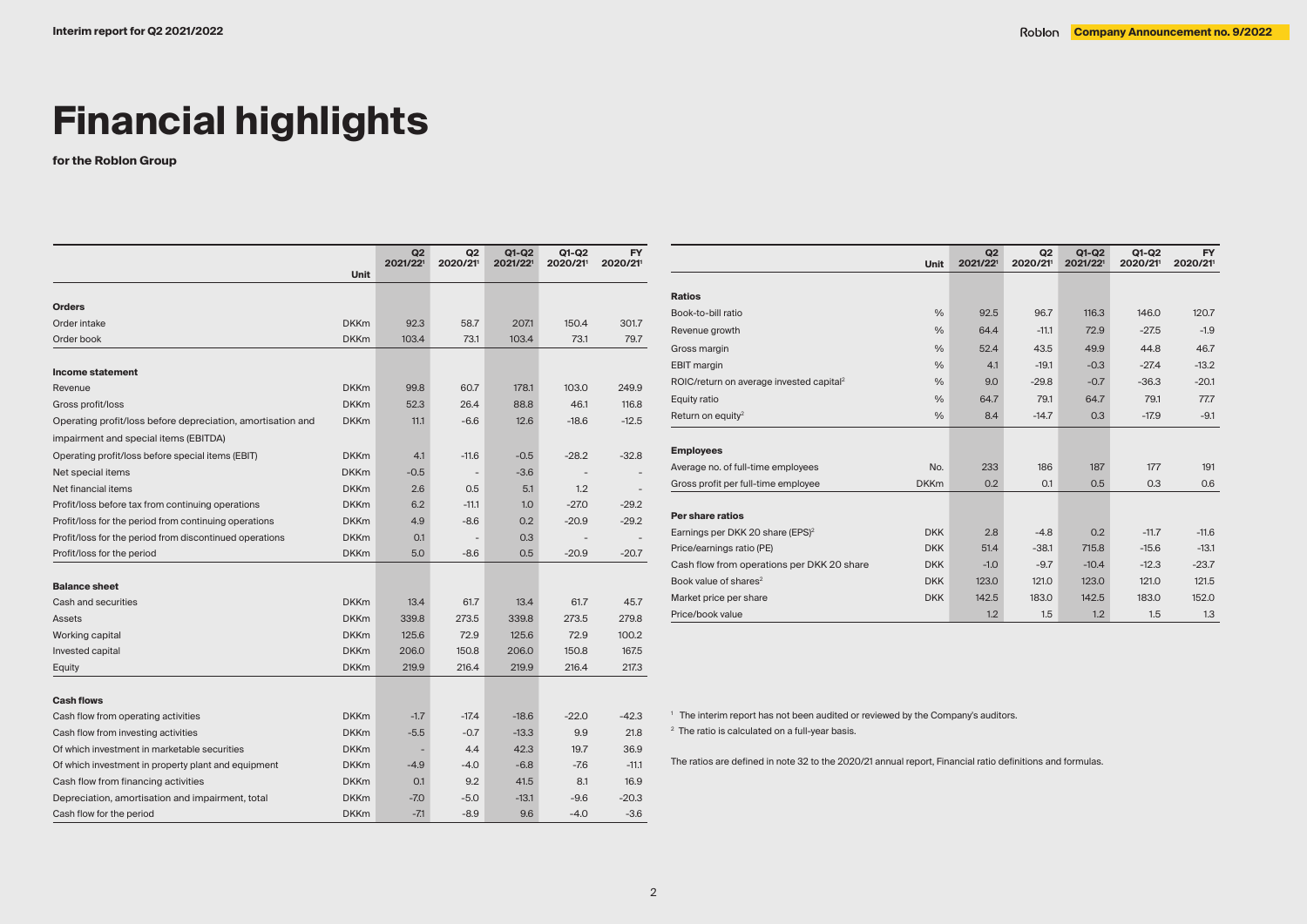# **Management's review**

Roblon's management reporting is based on one segment comprising the following product groups:

- **• FOC** (comprising cable materials and cable machinery for the fibre optic cable industry)
- **• Composite** (comprising composite materials for onshore and offshore industries)

#### **Matters of note**

As expected, in H1 2021/22 Roblon continued to experience adverse effects from the COVID-19 pandemic, mainly in the form of supply shortages of raw materials, logistics challenges and general market impacts. In certain product groups, this resulted in a temporary reduction of profitability and increased inventories of critical materials. Despite this, the Group's reported revenue and earnings for the first half of 2021/22 exceeded the guidance for the period. This positive development can be attributed to the Composite product group and to the European part of the FOC product group, while the US subsidiary did not perform as expected.

As described in company announcement no. 1/2022, the Group acquired the Czech company Vamafil spol. s.r.o at 3 January 2022 as part of Roblon's growth strategy within its core business, the fibre optic cable industry. A preliminary purchase price allocation has been made, as detailed in note 5 to the interim report.

The relocation and installation of selected parts of the production facilities from Denmark to the

Czech Republic are proceeding according to plan. The first stage of the relocation took place in early June 2022, and two further relocation stages are scheduled and expected fully executed before the end of 2022.

# **Consolidated income statement**

#### **Order intake**

The Group's order intake amounted to DKKm 207.1 in H1 2021/22 (DKKm 150.4). The DKKm 56.7 net increase covered a DKKm 30.1 improvement in the FOC product group and a DKKm 26.6 improvement in the Composite product group. of which DKKm 16.9 stemmed from the acquired Vamafil business.

#### **Revenue**

For H1 2021/22, Roblon realised revenue of DKKm 178.1 (DKKm 103.0). The DKKm 75.1 net increase covered a DKKm 47.1 improvement in the FOC product group and a DKKm 28.0 improvement in the Composite product group, of which DKKm 11.2 related to Vamafil.

The revenue increase in FOC was made possible by the expansion of production capacity in Roblon US and the favourable market conditions in the USA. The FOC product group in EMEA (Europe, Middle East and Africa) also generated higher revenue.

As mentioned in the interim report for Q1 2021/22, Roblon's customers in the FOC product

group in the US are affected by supply shortages of components and raw materials that are necessary to maintain the expected high and rising level of production. Roblon thus experienced lower-than-expected revenue in Q2 2021/22, and the Group's sales potential is expected to be adversely affected in the second half of 2021/22. Once the raw materials and components supply situation normalises for Roblon's customers, the general market conditions are still considered to be favourable.

The USD/DKK exchange rate development had a favourable impact of DKKm 5.6 on reported revenue for H1 2021/22.

The Czech koruna exchange rate (CZK/DKK) development had a favourable effect of DKKm 0.1 on reported revenue in H1 2021/22.

#### **Gross profit and gross margin**

The Group's gross profit was DKKm 88.8 (DKKm 46.1) and the gross margin for H1 2021/22 was 49.9% (44.8%), positively affected by especially a favourable product mix and improved profitability in the FOC product group. Moreover, a positive development in the USD/DKK exchange rate had a positive impact.

#### **Other external costs**

Other external costs amounted to DKKm 20.4 (DKKm 16.9) in H1 2021/22. The DKKm 3.5 increase was due to Vamafil costs being recognised from 3 January 2022 in the amount of DKKm 1.4 and a higher level of activity, increased

travel and selling costs and provision for a loss on a single customer.

### **Staff costs**

Staff costs increased to DKKm 58.3 (DKKm 49.1) in H1 2021/22, a DKKm 9.2 year-on-year increase, of which approximately half was due to the recognition of Vamafil staff costs from 3 January 2022. Other factors in the increase were a higher level of activity and recruitments in production management.

# **Operating profit/loss before depreciation, amortisation and impairment and special items (EBITDA)**

EBITDA for H1 2021/22 amounted to DKKm 12.6 (a loss of DKKm 18.6).

#### **Depreciation, amortisation and impairment**

The Group's depreciation, amortisation and impairment in H1 2021/22 amounted to DKKm 13.1 (DKKm 9.6). The year-on-year increase was due to increased investments in production equipment to enhance capacity and production, primarily in the USA, as well as depreciation and amortisation in Vamafil amounting to DKKm 1.6.

# **Operating profit/loss before special items (EBIT)**

For H1 2021/22, EBIT before special items was a loss of DKKm 0.5 (a loss of DKKm 28.2).

#### **Special items**

Special items comprises DKKm 3.0 regarding transaction costs in connection with the acquisi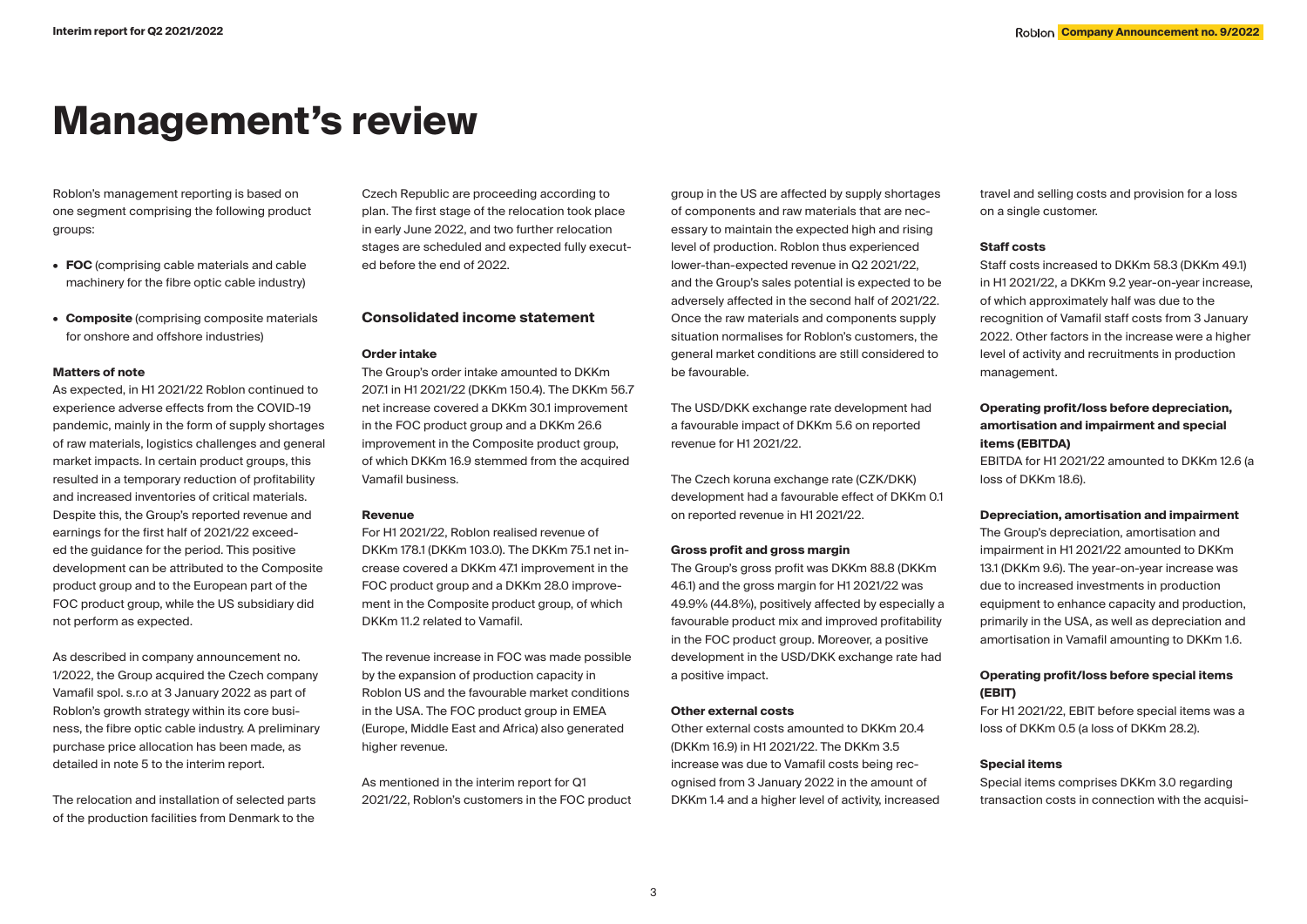tion of the Czech business Vamafil at 3 January 2022 and DKKm 0.6 regarding other costs in connection with the relocation of production facilities from Denmark to the Czech Republic.

#### **Net financial items**

The Group's net financial items for H1 2021/22 amounted to DKKm 5.1 (DKKm 1.2). The net amount covers a positive foreign exchange adjustment of DKKm 5.4, primarily relating to a loan to the US subsidiary, a positive return of DKKm 0.3 on Roblon's securities portfolio and interest expenses of DKKm 0.6.

# **Profit/loss before tax from continuing operations**

For H1 2021/22, the Group posted a profit before tax from continuing operations of DKKm 1.0 (a loss of DKKm 27.0).

## **Profit/loss from discontinued operations**

In 2019/20, Roblon wrote off a receivable concerning the divestment of a former Roblon divisiob. Roblon has in the current half year received repayment of the loan of DKKm 0.3.

### **Profit/loss after tax**

Roblon realised a net profit for the period of DKKm 0.5 (a net loss of DKKm 20.9). Tax on the profit for the period has been calculated at the applicable tax rates in the countries in which the Group has operations.

The USD/DKK exchange rate lifted the Group's net profit for H1 2021/22 by DKKm 0.2.

The CZK/DKK exchange rate development did not affect the Group's net profit for H1 2021/22.

**Consolidated balance sheet**

The Group's total assets at 30 April 2022 amounted to DKKm 339.8 (DKKm 273.5).

Total investments in intangible assets for H1 2021/22 amounted to DKKm 1.5 (DKKm 2.2), comprising investments of DKKm 1.3 in development projects and of DKKm 0.2 in the Group's ERP solution. Investments in property plant and equipment amounted to DKKm 7.9 (DKKm 7.6) in H1 2021/22, mainly comprising investment projects to strengthen production capacity in the FOC business. Property, plant and equipment sold amounted to DKKm 1.1 (DKKm 0).

The investment in Roblon US was tested for impairment, which did not give rise to any writedown.

Inventories at 30 April 2022 amounted to DKKm 99.6 (DKKm 67.1). The rising level of activity throughout the Group resulted in an increased requirement for inventories of raw materials and components as well as an increased inventory of critical raw materials. The increased level of inventories was also due to sharp raw materials price increases and additions from the acquired Czech company, Vamafil.

The Group implements ongoing decisions and actions to reduce working capital.

The Group's equity at 30 April 2022 amounted to DKKm 219.9 (DKKm 216.4). The equity ratio at 30 April 2022 was 64.7% (79.1%).

# **Consolidated cash flows**

The Group's net cash flow from operating activities in H1 2021/22 was an outflow of DKKm 18.6 (an outflow of DKKm 22.0).

Total cash flow from investing activities was a net outflow of DKKm 13.3 (an inflow of DKKm 9.9), covering a outflow from net investments in intangible assets and property, plant and equipment of DKKm 8.3 (an outflow of DKKm 9.8), an inflow from net sales of securities of DKKm 42.3 (DKKm 19.7) and an outflow of DKKm 47.3 from the acquisition of the Czech subsidiary.

Net cash flow from financing activities in H1 2021/22 was an inflow of DKKm 41.5 (an inflow of DKKm 8.1), mainly consisting of drawing on operating credits and raising of loan capital.

### **Capital resources**

At 30 April 2022, net deposits of cash and securities amounted to DKKm 13.4 (DKKm 61.7). As stated in company announcement no. 7/2021 of 9 December 2021, Roblon secured DKKm 75 in long-term credit facilities to support the acquisition of Vamafil and the Group's growth strategy in general.

In February 2022, the Company took out a mortgage of approximately DKKm 10 on the Company's buildings in Gærum to further strengthen its long-term capital resources.

The Group's total credit facilities amounted to DKKm 80 (DKKm 10). Roblon had an undrawn credit facility at 30 April 2022 of DKKm 28.3 (DKKm 0.3).

Total cash resources at 30 April 2022 amounted to DKKm 41.7 (DKKm 62.0).

#### **Product development**

In H1 2021/22, the Group incurred product development costs of DKKm 3.8 (DKKm 4.1).

# **Guidance for full year 2021/22**

The quidance is still subject to uncertainty due to the adverse impacts of COVID-19 in all the Group's markets, most recently reflected in an adverse impact on the FOC product group in the USA.

Roblon has ceased all sales to Russia and Belarus as a result of the war in Ukraine. Historically, the Group has not had significant business activities in either Russia, Belarus or Ukraine.

Supply shortages of certain raw materials and components are expected to remain a challenge.

At the end of the first half of 2021/22, Management adjusts the full-year guidance for 2021/22 as follows:

- revenue in the DKKm 360-390 range against earlier mDKK 330 to 370 (2020/21: DKKm 249.9);
- operating profit before depreciation, amortisation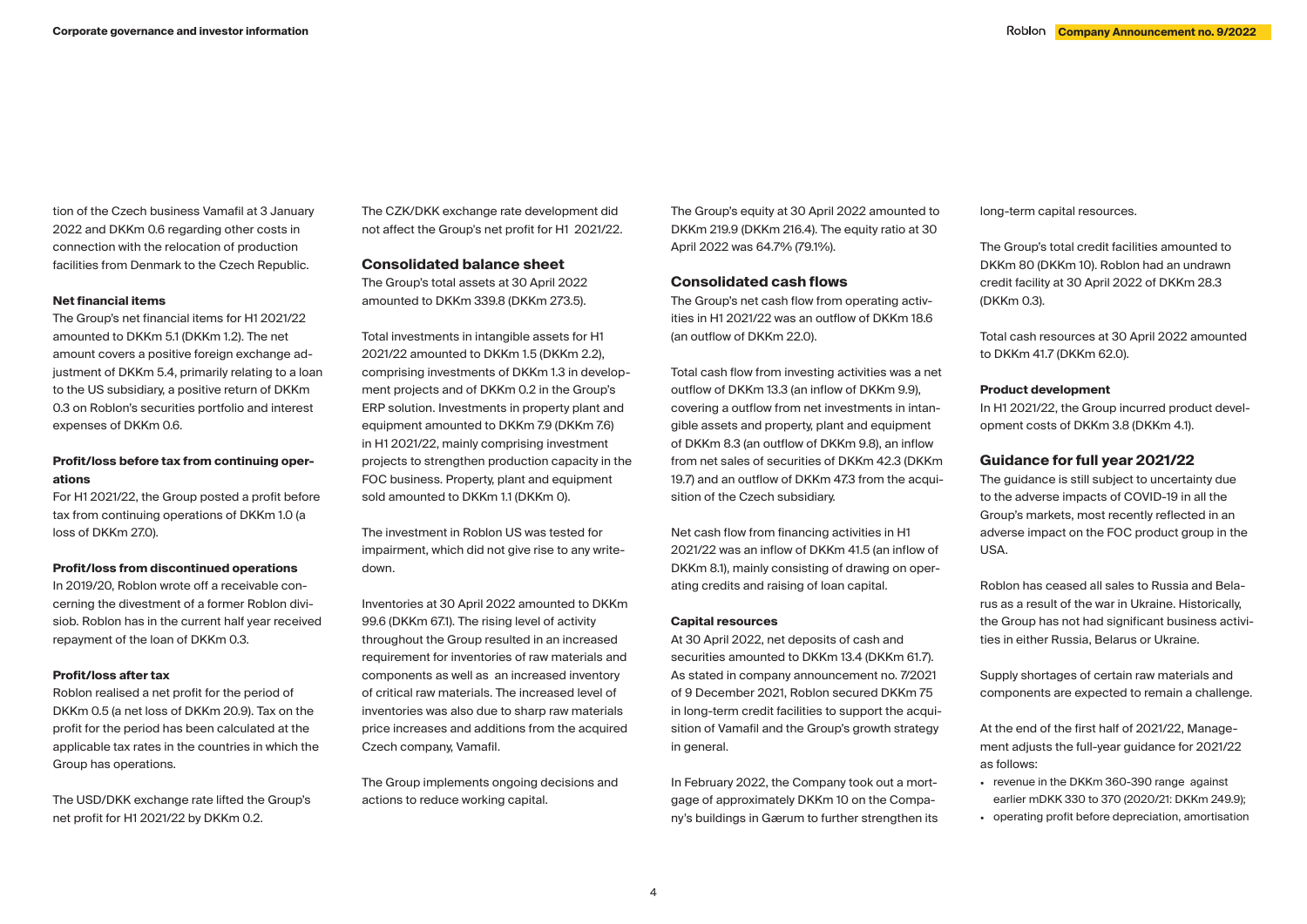and impairment and special items (EBITDA) in the range of DKKm 17-27 against earlier DKKm 8 to 27 (2020/21: a loss of DKKm 12.6);

- operating profit/loss before special items (EBIT) in the range of a loss of DKKm 10 to a profit of DKKm 0 against earlier a loss of DKKm 19 to a profit of DKKm 0 (2020/21: a loss of DKKm 32.9);
- special items relating to restructuring costs amounting to an expense of around DKKm 8 (2020/21: DKKm 0)

# **Head office building put up for sale**

In early 2020, the Group decided to put its head office in Frederikshavn up for sale. There are currently no potential buyers of the buildings, but the sales process continues. After the sale, the Group's Danish activities will all be located at Roblon's facilities in Gærum, which currently house production and various administrative functions. As well as generating positive synergies in the day-to-day operations, this initiative is also expected to have a positive impact on Roblon's results and equity going forward.

#### **Forward-looking statements**

Please note that short-term forecasts are subject to a high degree of uncertainty in light of all markets being affected by COVID-19. The war in Ukraine raises further uncertainty regarding the supply and transport of raw materials etc.

The above forward-looking statements, in particular revenue and earnings projections, are inherently uncertain and subject to risk. Many factors are beyond Roblon's control and, consequently, actual results may differ significantly from the projections expressed in this interim

report. Such factors include, but are not limited to, changes in market and competitive situation, changes in demand and purchasing behaviour, foreign exchange and interest rate fluctuations and general economic, political and commercial conditions.

# **Financial calendar**

| 15/9 2022: | Interim report for Q3 2021/22 |
|------------|-------------------------------|
| 20/122022  | Preliminary statement 2021/22 |
| 26/12023   | <b>Annual General Meeting</b> |

### **Announcements – NASDAQ Copenhagen**

During the period 21 December 2021 to 17 June 2022, the Company sent the following announcements to NASDAQ Copenhagen; these can be found on the Company's website, www.roblon.com.

| No. 8           | 21/12/2021 | Preliminary statement 2020/21                                   |
|-----------------|------------|-----------------------------------------------------------------|
| No. 9           | 22/12/2021 | Reporting on leading employees' transac-<br>tions               |
| No. 10          | 27/12/2021 | Reporting on leading employees' transac-<br>tions               |
| No. 1           | 03/01/2022 | Roblon completes acquisition of company                         |
| No. 2           | 04/01/2022 | Notice convening AGM                                            |
| No. 3           | 12/01/2022 | Reporting of related party transactions in<br>Roblon A/S shares |
| No. 4           | 13/01/2022 | Reporting of related party transactions in<br>Roblon A/S shares |
| No. 5           | 17/01/2022 | Reporting of related party transactions in<br>Roblon A/S shares |
| No <sub>6</sub> | 18/01/2022 | Reporting of related party transactions in<br>Roblon A/S shares |
| No. 7           | 27/01/2022 | Minutes of the annual general meeting in<br>Roblon A/S          |
| No. 8           | 16/03/2022 | Interim report for Q1 2021/22                                   |
|                 |            |                                                                 |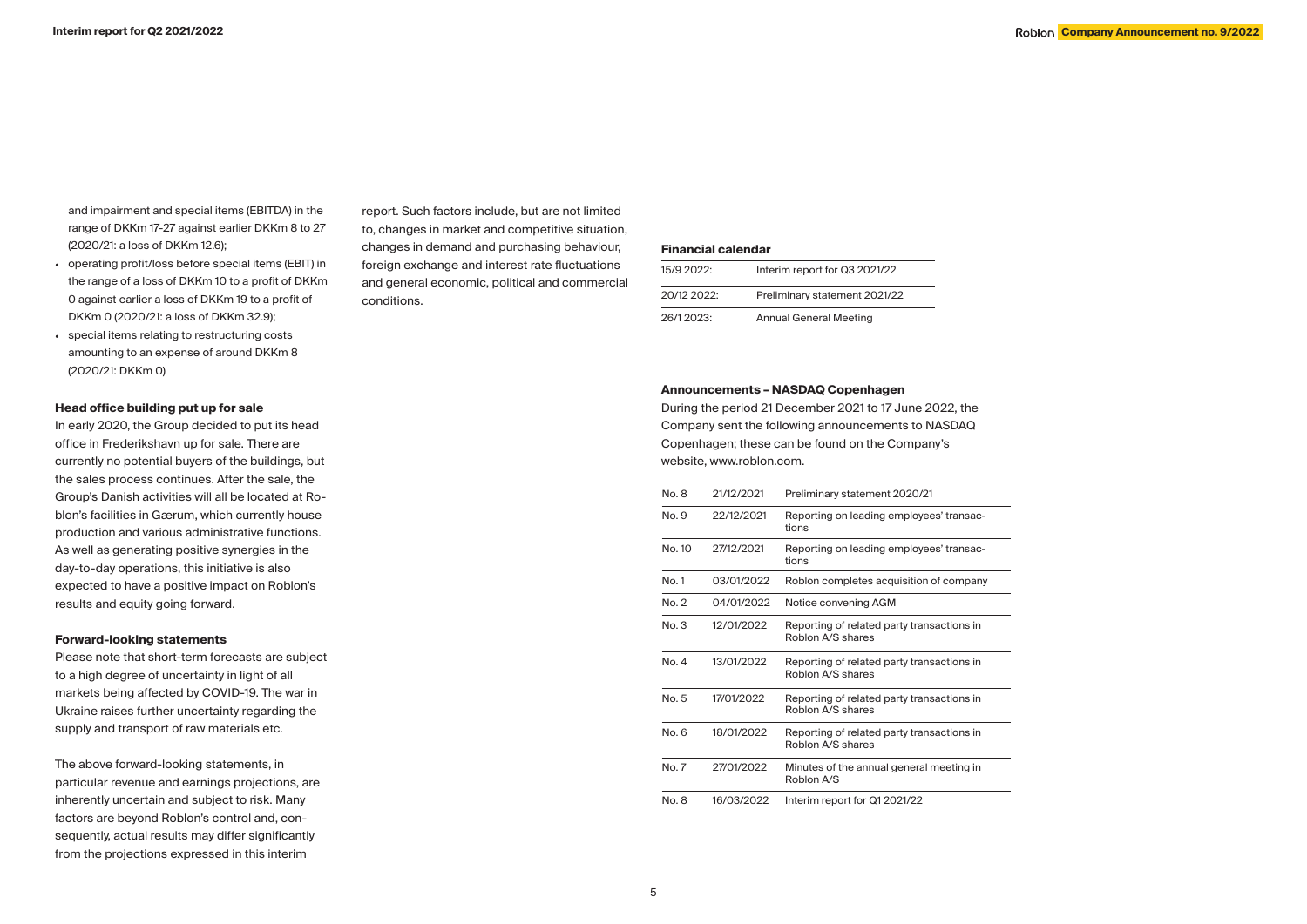# **Statement by Management**

The Board of Directors and Executive Management have today considered and approved the interim report of Roblon A/S for H1 2020/21 (the period 1 November 2021 to 30 April 2022).

The interim report, which has not been audited or reviewed by the Company's auditor, is presented in accordance with IAS 34 "Interim Financial Reporting" as adopted by the EU and additional requirements under the Danish Financial Statements Act.

It is our opinion that the interim financial statements provide a true and fair view of the Group's assets, liabilities and financial position as of 30 April 2022 as well as of the results of the Group's activities and cash flows for the period 1 November 2021 to 30 April 2022.

Furthermore, in our opinion the management's review includes a fair review of the development and performance of the Group's business, results for the period and the Group's financial position together with a description of the principal risks and uncertainties that the Group faces.

Frederikshavn, 17 June 2022

### **Executive Management**

Lars Østergaard Managing Director and CEO

### **Board of Directors**

Jørgen Kjær Jacobsen Chairman Ole Lønsmann Andersen Deputy Chairman

Randi Toftlund Pedersen

Nita Svendsen Employee representative

Carsten Michno

Chief Financial Officer (CFO)

Kim Müller Chief Technology Officer (CTO)

Flemming Nielsen Employee representative

Peter Sloth Vagner Karlsen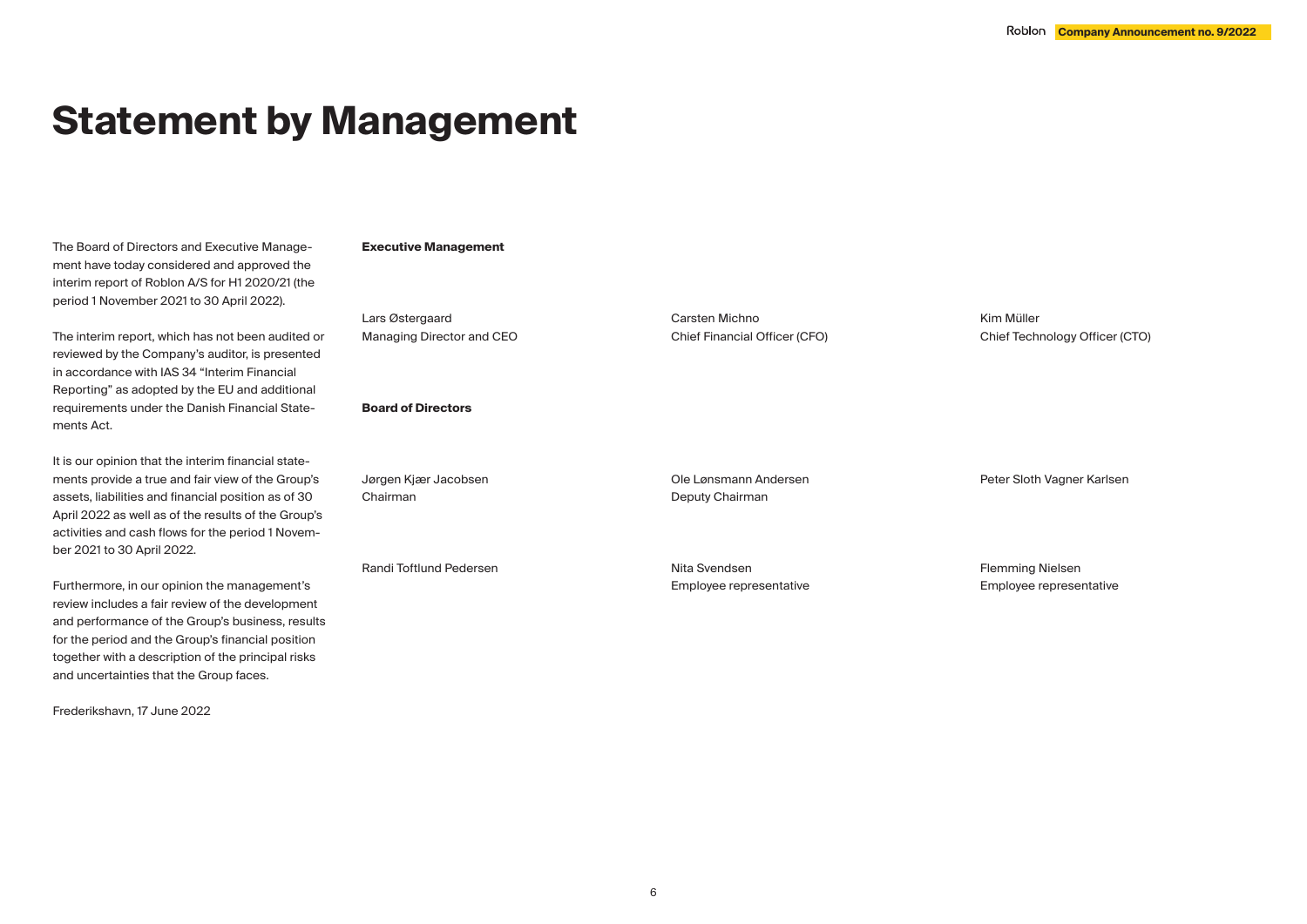# **Consolidated income statement**<br>for the period 1 November 2021 to 30 April 2022

#### **DKKm Note Q2 2021/22 Q2 2020/21 Q1-Q2 2021/22 Q1-Q2 FY 2020/21 2020/21** Revenue 4 99.8 60.7 178.1 103.0 249.9 Cost of sales -47.5 -34.3 -34.3 -89.3 -56.9 -133.1 -34.5 -34.3 - 56.9 -133.1 -133.1 -133.1 -133.1 -133.1 -133 **Gross profit/loss 52.3 26.4 88.8 46.1 116.8** Work carried out for own account and capitalised 0.7 0.6 1.2 1.0 2.3 Other operating income 0.3 0.2 1.3 0.3 1.3 1.3 Other external costs -11.0 -8.3 -20.4 -11.0 -8.3 -20.4 -11.9 -8.3 -16.9 -20.4 -34.0 -34.0 -34.0 -34.0 -34.0 -34 Staff costs -31.2 -25.5 -58.3 -49.1 -98.9 -98.9 -58.3 -58.3 -58.3 -58.3 -58.3 -58.3 -58.9 -98.9 -98.9 -98.9 -9 **Operating profit/loss before depreciation, amortisation and impairment and special items (EBITDA) 11.1 -6.6 12.6 -18.6 -12.5** Depreciation, amortisation and impairment  $-7.0$  -5.0  $-13.1$  -9.6  $-20.3$ **Operating profit/loss before special items (EBIT) 4.1 -11.6 -0.5 -28.2 -32.8** Net special items  $\sim$  -5  $\sim$  -3.6  $\sim$  -3.6  $\sim$  -3.6  $\sim$  - $\sim$  - $\sim$  - $\sim$  - $\sim$  - $\sim$  - $\sim$  - $\sim$  - $\sim$  - $\sim$  - $\sim$  - $\sim$  - $\sim$  - $\sim$  - $\sim$  - $\sim$  - $\sim$  - $\sim$  - $\sim$  - $\sim$  - $\sim$  - $\sim$  - $\sim$  - $\sim$  - $\sim$  - $\sim$  - $\sim$  - $\sim$ Net financial items  $3.6$  3.6  $2.6$  0.5  $5.1$  1.2  $3.6$ **Profit/loss before tax (PBT) 6.2 -11.1 1.0 -27.0 -29.2** Tax on profit/loss for the period and the control of the control of the control of the control of the control of the control of the control of the control of the control of the control of the control of the control of the **Profit/loss for the period from continuing operations 4.9 -8.6 0.2 -20.9 -20.7** Profit/loss for the period from discontinued operations  $5$  0.1 - 0.3 **Profit/loss for the period 5.0 -8.6 0.5 -20.9 -20.7 Earnings per share (DKK)** Earnings per share (EPS), continuing and discontinued operations  $2.8$  -4.8 0.2 -11.7 -11.6 Earnings per share, diluted (EPS-D), continuing and discontinued operations 2.8 -4.8 0.2 -11.7 -11.6

# **Consolidated statement of comprehensive income**

**for the period 1 November 2021 to 30 April 2022 for the period 1 November 2021 to 30 April 2022**

|                                                     | Q2      | Q <sub>2</sub> | $Q1-Q2$ | Q1-Q2   | <b>FY</b> |
|-----------------------------------------------------|---------|----------------|---------|---------|-----------|
| <b>Note</b><br><b>DKKm</b>                          | 2021/22 | 2020/21        | 2021/22 | 2020/21 | 2020/21   |
|                                                     |         |                |         |         |           |
| Profit/loss for the period                          | 5.0     | $-8.6$         | 0.5     | $-20.9$ | $-20.7$   |
|                                                     |         |                |         |         |           |
| - Items that may be recycled to profit or loss:     |         |                |         |         |           |
| Foreign exchange adjustment of foreign subsidiaries | 0.5     | $-0.2$         | 2.1     | $-0.9$  | $-0.1$    |
| <b>Comprehensive income</b>                         | 5.5     | $-8.8$         | 2.6     | $-21.8$ | $-20.8$   |
|                                                     |         |                |         |         |           |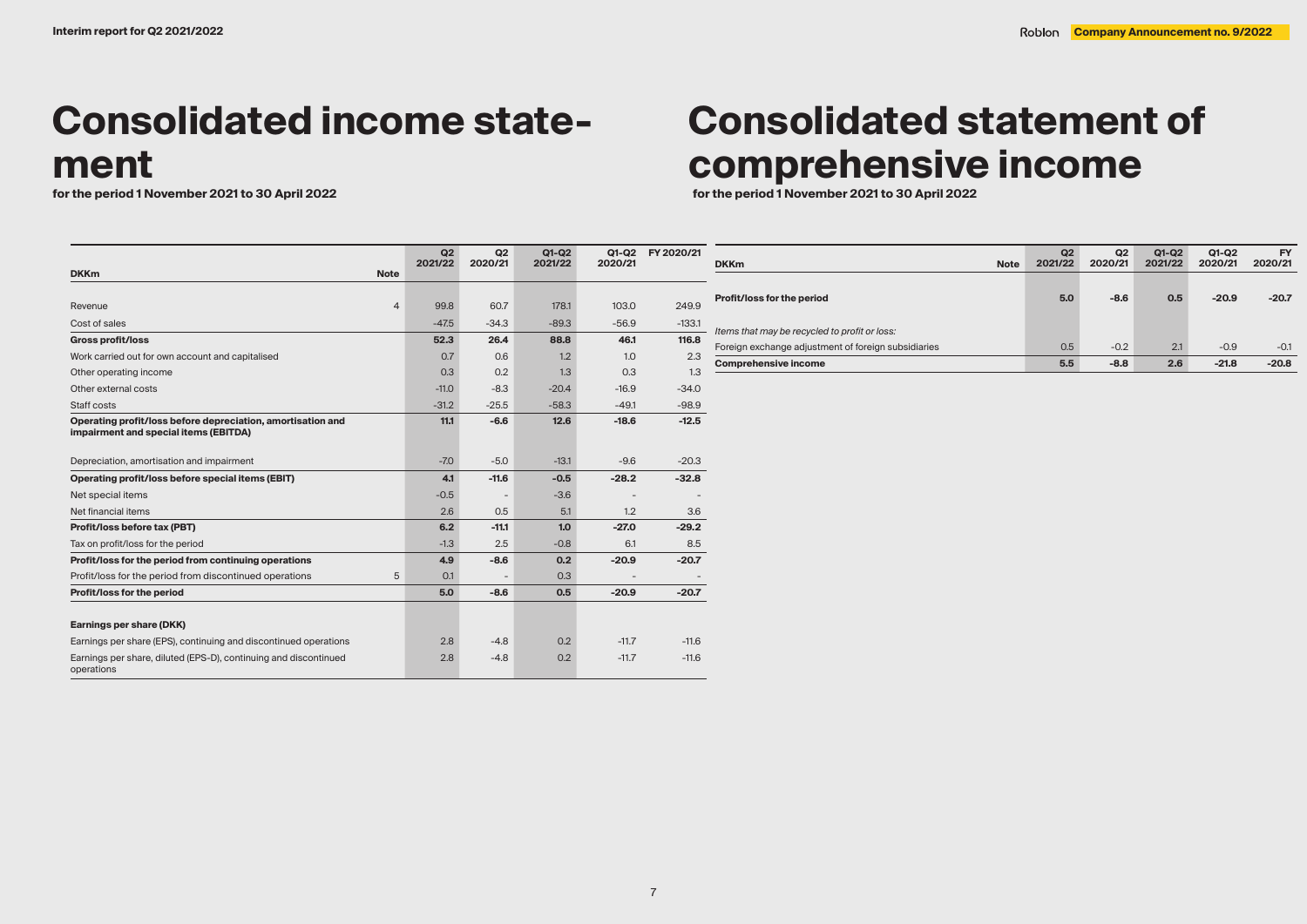# **Consolidated balance sheet**

**at 30/04/2022**

| <b>DKKm</b><br><b>Note</b>                       | 30/04/2022 | 30/04/2021 | 31/10/2021 |
|--------------------------------------------------|------------|------------|------------|
| <b>ASSETS</b>                                    |            |            |            |
|                                                  |            | 5.2        | 7.6        |
| Completed development projects                   | 6.6        | 5.1        | 2.3        |
| Development projects in progress                 | 3.7        |            | 5.1        |
| Trademarks, licenses and customer relations      | 6.5        | 5.4        |            |
| Other intangible assets                          | 8.7        | 9.8        | 10.0       |
| Intangible assets                                | 25.5       | 25.5       | 25.0       |
| Land and buildings                               | 60.8       | 19.0       | 17.9       |
| Plant and machinery                              | 46.6       | 35.9       | 38.7       |
| Other fixtures and fittings, tools and equipment | 1.9        | 1.5        | 1.5        |
| Property, plant and equipment in progress        | 7.6        | 5.9        | 1.3        |
| Right-of-use assets                              | 11.1       | 11.6       | 10.8       |
| Property, plant and equipment                    | 128.0      | 73.9       | 70.2       |
| Deferred tax assets                              | 4.7        | 0.8        | 4.2        |
| <b>Financial assets</b>                          | 4.7        | 0.8        | 4.2        |
| <b>Total non-current assets</b>                  | 158.2      | 100.2      | 99.4       |
| Inventories                                      | 99.6       | 671        | 75.0       |
| Trade receivables                                | 63.4       | 33.5       | 55.5       |
| Corporation tax receivable                       | 0.2        | 8.4        | 2.5        |
| Other receivables                                | 5.0        | 2.6        | 1.7        |
| <b>Securities</b>                                |            | 58.5       | 42.0       |
| Cash and cash equivalents                        | 13.4       | 3.2        | 3.7        |
| <b>Total current assets</b>                      | 181.6      | 173.3      | 180.4      |
|                                                  |            |            |            |
| <b>TOTAL ASSETS</b>                              | 339.8      | 273.5      | 279.8      |

| <b>DKKm</b><br><b>Note</b>          | 30/04/2022 | 30/04/2021               | 31/10/2021               |
|-------------------------------------|------------|--------------------------|--------------------------|
|                                     |            |                          |                          |
| <b>EQUITY AND LIABILITIES</b>       |            |                          |                          |
| Share capital                       | 35.8       | 35.8                     | 35.8                     |
| Other reserves                      | $-1.4$     | $-4.3$                   | $-3.5$                   |
| Retained earnings                   | 185.5      | 184.9                    | 185.0                    |
| <b>Equity</b>                       | 219.9      | 216.4                    | 217.3                    |
|                                     |            |                          |                          |
| Deferred tax                        | 3.7        | 5.3                      | 0.2                      |
| Lease liabilities                   | 8.7        | 9.3                      | 8.5                      |
| Non-current loans                   | 9.4        | $\overline{\phantom{a}}$ | $\overline{\phantom{a}}$ |
| <b>Non-current liabilities</b>      | 21.8       | 14.6                     | 8.7                      |
|                                     |            |                          |                          |
| Current portion of lease liability  | 2.9        | 2.5                      | 2.6                      |
| Current portion of loans            | 0.4        |                          |                          |
| Operating credit                    | 51.7       | 9.7                      | 19.3                     |
| Other provisions                    | 0.2        |                          |                          |
| Advance payments from customers     | 2.8        |                          | 1.6                      |
| Trade payables                      | 26.6       | 18.6                     | 20.0                     |
| Income tax                          | 0.7        | $\overline{\phantom{a}}$ |                          |
| Other interest-bearing debt         |            | 2.9                      |                          |
| Other payables                      | 12.8       | 8.8                      | 10.3                     |
| <b>Current liabilities</b>          | 98.1       | 42.5                     | 53.8                     |
|                                     |            |                          |                          |
| <b>Total liabilities</b>            | 119.9      | 57.1                     | 62.5                     |
|                                     |            |                          |                          |
| <b>TOTAL EQUITY AND LIABILITIES</b> | 339.8      | 273.5                    | 279.8                    |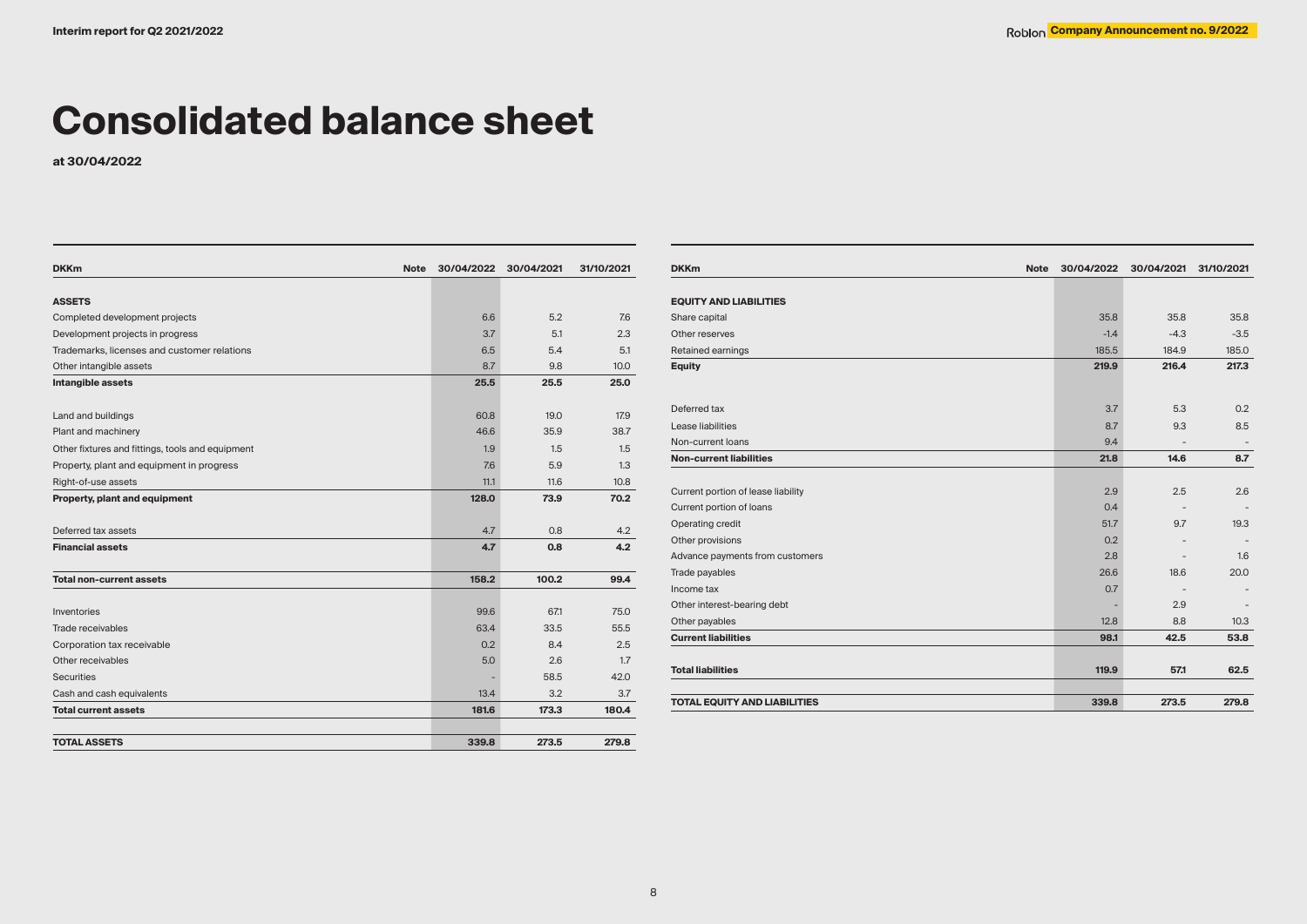# **Consolidated statement of changes in equity**

| <b>DKKm</b>                               | Share<br>capital | <b>Currency</b><br>translation<br>reserve | <b>Retained</b><br>earnings | <b>Proposed</b><br>dividends | Total<br>equity |
|-------------------------------------------|------------------|-------------------------------------------|-----------------------------|------------------------------|-----------------|
| H12021/22                                 |                  |                                           |                             |                              |                 |
| <b>Equity at 01/11/2021</b>               | 35.8             | $-3.5$                                    | 185.0                       |                              | 217.3           |
| Comprehensive income for the period       |                  |                                           |                             |                              |                 |
| Profit/loss for the period                |                  |                                           | 0.5                         |                              | 0.5             |
| Other comprehensive income                |                  | 2.1                                       |                             |                              | 2.1             |
| Total comprehensive income for the period |                  | 2.1                                       | 0.5                         |                              | 2.6             |
| Equity at 30/04/2022                      | 35.8             | $-1.4$                                    | 185.5                       | -                            | 219.9           |
| H12020/21                                 |                  |                                           |                             |                              |                 |
| Equity at 01/11/2020                      | 35.8             | $-3.4$                                    | 205.8                       |                              | 238.2           |
| Comprehensive income for the period       |                  |                                           |                             |                              |                 |
| Profit/loss for the period                |                  |                                           | $-20.9$                     |                              | $-20.9$         |
| Other comprehensive income                |                  | $-0.9$                                    |                             | -                            | $-0.9$          |
| Total comprehensive income for the period | -                | $-0.9$                                    | $-20.9$                     | -                            | $-21.8$         |
| Equity at 30/04/2021                      | 35.8             | $-4.3$                                    | 184.9                       | -                            | 216.4           |

| <b>DKKm</b>                               | <b>Share</b><br>capital  | <b>Currency</b><br>translation<br>reserve | <b>Retained</b><br>earnings | <b>Proposed</b><br>dividends | <b>Total</b><br>equity |
|-------------------------------------------|--------------------------|-------------------------------------------|-----------------------------|------------------------------|------------------------|
| 2020/21                                   |                          |                                           |                             |                              |                        |
| <b>Equity at 01/11/2020</b>               | 35.8                     | $-3.4$                                    | 205.8                       |                              | 238.2                  |
| Comprehensive income for the period       |                          |                                           |                             |                              |                        |
| Profit/loss for the period                | $\overline{\phantom{0}}$ | $\overline{\phantom{a}}$                  | $-20.8$                     | $\overline{\phantom{0}}$     | $-20.8$                |
| Other comprehensive income                | -                        | $-0.1$                                    | ۰                           |                              | $-0.1$                 |
| Total comprehensive income for the period | -                        | $-0.1$                                    | $-20.8$                     |                              | $-20.9$                |
| <b>Equity at 31/10/2020</b>               | 35.8                     | $-3.5$                                    | 185.0                       | -                            | 217.3                  |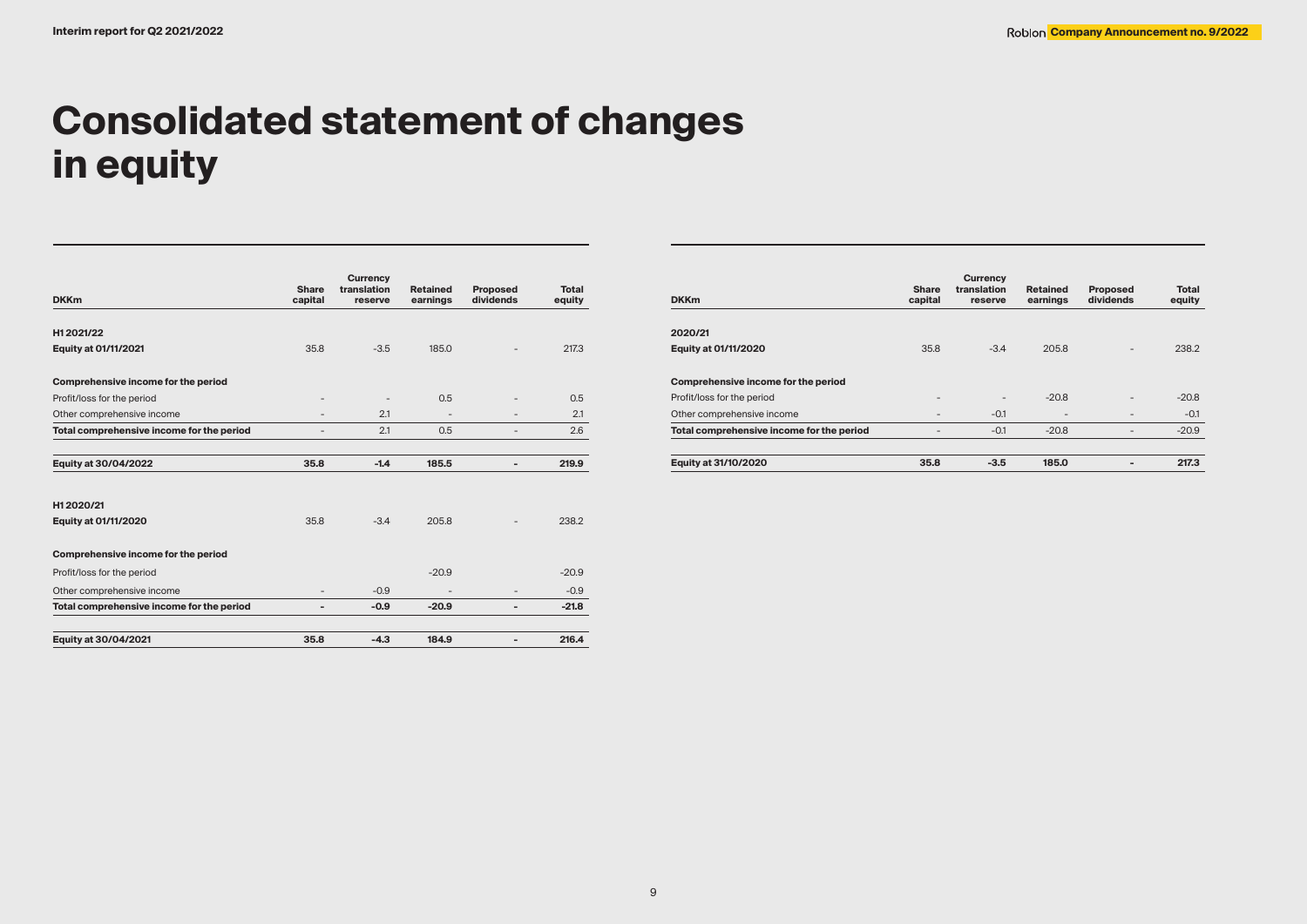# **Statement of cash flows**

**for the period 1 November 2021 – 30 April 2022**

| <b>DKKm</b><br>Spec.                                      | Q2<br>2021/22 | Q2<br>2020/21            | $Q1-Q2$<br>2021/22 | $Q1-Q2$<br>2020/21       | <b>FY</b><br>2020/21 |
|-----------------------------------------------------------|---------------|--------------------------|--------------------|--------------------------|----------------------|
|                                                           |               |                          |                    |                          |                      |
| Operating profit/loss (EBIT) from continuing operations   | 3.6           | $-11.6$                  | $-4.1$             | $-28.2$                  | $-32.9$              |
| Operating profit/loss (EBIT) from discontinued operations | 0.2           |                          | 0.4                |                          |                      |
| <b>Operating profit/loss (EBIT)</b>                       | 3.8           | $-11.6$                  | $-3.7$             | $-28.2$                  | $-32.9$              |
| Adjustment for non-cash items<br>А                        | 5.7           | 4.9                      | 10.4               | 9.9                      | 19.8                 |
| B<br>Change in working capital                            | $-13.9$       | $-10.7$                  | $-32.4$            | $-1.8$                   | $-28.9$              |
| Cash generated from operations                            | $-4.4$        | $-17.4$                  | $-25.7$            | -20.1                    | $-42.0$              |
| Financial income received                                 | 3.7           | 0.6                      | 6.1                | 0.7                      | 1.4                  |
| Financial expenses paid                                   | $-1.0$        | $-0.1$                   | $-1.1$             | $-1.2$                   | $-0.1$               |
| Income tax paid                                           | ٠             | $-0.5$                   | ٠                  | $-1.8$                   | $-2.0$               |
| Income tax received                                       | ٠             | $\overline{a}$           | 2.1                | 0.4                      | 0.4                  |
| Cash flow from operating activities                       | $-1.7$        | $-17.4$                  | $-18.6$            | $-22.0$                  | $-42.3$              |
|                                                           |               |                          |                    |                          |                      |
| Purchase of intangible assets                             | $-0.6$        | $-1.1$                   | $-1.5$             | $-2.2$                   | $-3.9$               |
| Purchase of property, plant and equipment                 | $-5.2$        | $-4.0$                   | $-7.9$             | $-7.6$                   | $-11.1$              |
| Sale of property, plant and equipment                     | 0.3           | $\overline{\phantom{a}}$ | 1.1                | $\overline{\phantom{a}}$ |                      |
| Purchase of securities                                    | ٠             | $-2.6$                   | -                  | $-4.3$                   | $-5.3$               |
| Sale of securities                                        | ٠             | 7.0                      | 42.3               | 24.0                     | 42.1                 |
| Acquisition of subsidiary                                 | ۰             |                          | $-47.3$            |                          |                      |
| Cash flow from investing activities                       | $-5.5$        | $-0.7$                   | $-13.3$            | 9.9                      | 21.8                 |
|                                                           |               |                          |                    |                          |                      |
| Operating credits used                                    | $-9.0$        | 9.7                      | 32.7               | 9.7                      | 19.3                 |
| Loans raised                                              | 9.2           | $\qquad \qquad -$        | 9.2                |                          |                      |
| Lease payments                                            | $-0.1$        | $-0.5$                   | $-0.4$             | $-1.6$                   | $-2.4$               |
| Cash flow from financing activities                       | 0.1           | 9.2                      | 41.5               | 8.1                      | 16.9                 |
|                                                           |               |                          |                    |                          |                      |
| Change in cash and cash equivalents                       | $-7.1$        | $-8.9$                   | 9.6                | $-4.0$                   | $-3.6$               |
| Cash and cash equivalents at beginning of period          | 20.4          | 12.1                     | 3.7                | 7.2                      | 7.2                  |
| Value adjustment of cash and cash equivalents             | 0.1           |                          | 0.1                |                          | 0.1                  |
| Cash and cash equivalents at end of period                | 13.4          | 3.2                      | 13.4               | 3.2                      | 3.7                  |

| <b>DKKm</b>                                            | Q2<br>2021/22 | Q2<br>2020/21 | Q1-Q2<br>2021/22 | Q1-Q2<br>2020/21 | <b>FY</b><br>2020/21 |
|--------------------------------------------------------|---------------|---------------|------------------|------------------|----------------------|
|                                                        |               |               |                  |                  |                      |
| Spec. A: Adjustments for non-cash items                |               |               |                  |                  |                      |
| Profit/loss from sale of property, plant and equipment | $-0.1$        | ٠             | $-0.7$           |                  |                      |
| Depreciation, amortisation and impairment              | 6.9           | 5.0           | 13.0             | 9.6              | 20.3                 |
| Provisions                                             | O.1           | ۰             | 0.2              | $-0.3$           | $-0.3$               |
| Foreign exchange adjustment                            | $-1.2$        | $-0.1$        | $-2.1$           | 0.6              | $-0.2$               |
|                                                        | 5.7           | 4.9           | 10.4             | 9.9              | 19.8                 |
|                                                        |               |               |                  |                  |                      |
| Spec. B: Change in working capital                     |               |               |                  |                  |                      |
| Change in inventories                                  | $-13.3$       | $-4.2$        | $-21.8$          | $-5.8$           | $-13.6$              |
| Change in receivables                                  | $-7.5$        | $-10.1$       | $-6.7$           | $-1.1$           | $-19.9$              |
| Change in current liabilities                          | 6.9           | 3.6           | $-3.9$           | 5.1              | 4.6                  |
|                                                        | $-13.9$       | $-10.7$       | $-32.4$          | $-1.8$           | $-28.9$              |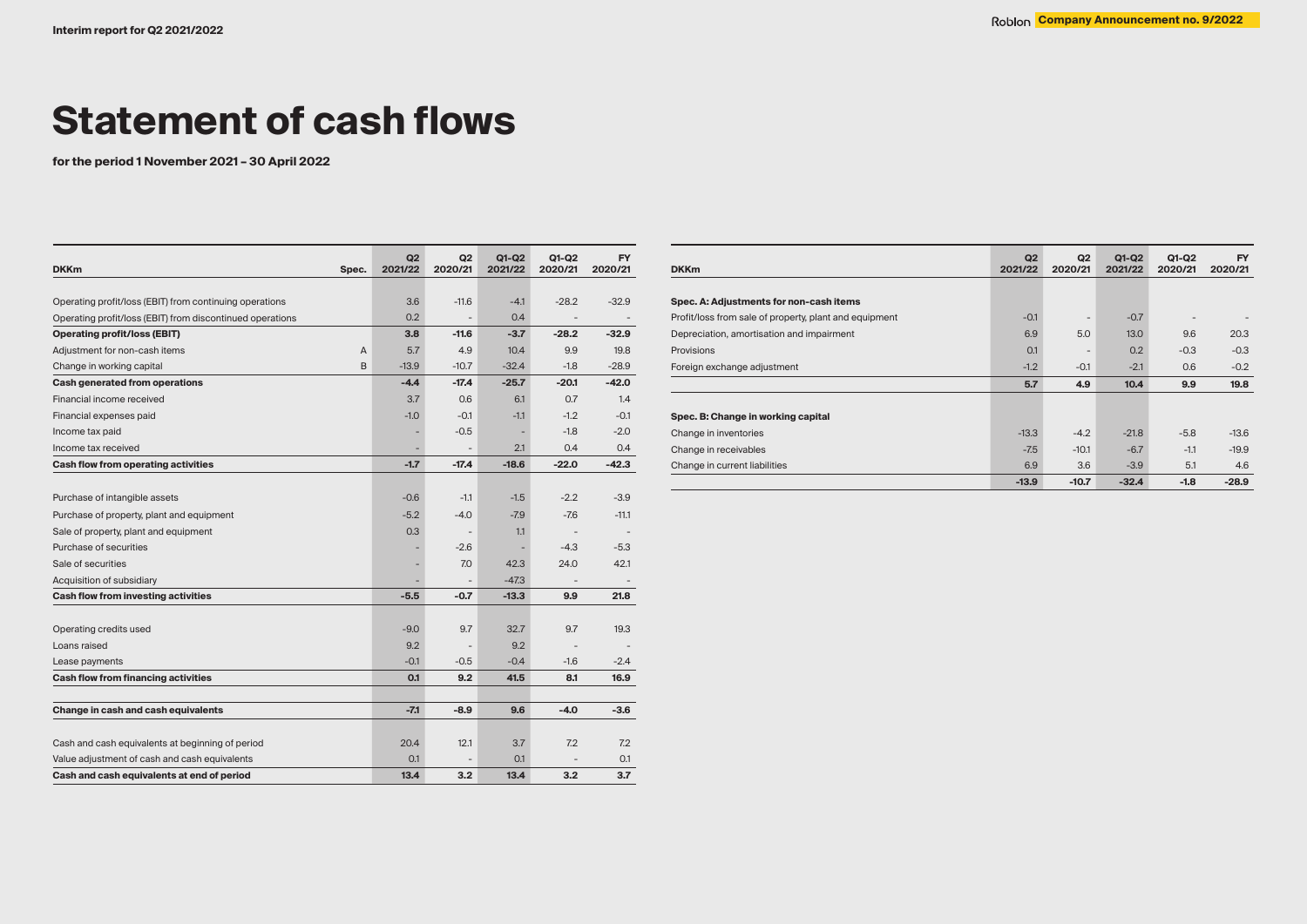# **Notes to the financial statements**

#### **Note 1 – Accounting policies**

The interim report is presented in accordance with IAS 34 "Interim Financial Reporting" as adopted by the EU and Danish disclosure requirements for listed companies. No interim report has been prepared for the parent company.

The accounting policies applied in the interim report are consistent with those applied in Roblon's annual report for 2020/21, which was prepared in accordance with the International Financial Reporting Standards (IFRS) as adopted by the EU and additional Danish disclosure requirements for annual reports of listed companies. For a more detailed description of the accounting policies, see the annual report for 2020/21.

The Company's business acquisition at 3 January 2022 is accounted for using the acquisition method in accordance with IFRS 3.

The acquired business is recognised in the consolidated financial statements as of the acquisition date, which is the date at which Roblon obtained control of the acquired company.

The purchase price is the fair value of the consideration. Costs incurred in completing the acquisition are not included in the purchase price but are recognised in the income statement as incurred.

Identifiable assets, liabilities and contingent liabilities in the acquired company are measured at fair value at the acquisition date using appropriate valuation methods. Identifiable intangible assets are recognised if they are separable or if they arise from a contractual right. Deferred tax relating to identifiable tax assets is recognised at the relevant tax rate of the acquired company's country of incorporation.

Any amount not allocated is recognised as goodwill on consolidation.

A preliminary purchase price allocation may be adjusted for up to 12 months of the acquisition date.

As mentioned in the 2020/21 annual report, IFRIC in 2021 issued an agenda decision on the accounting treatment of customisation costs in a cloud computing arrangement. Roblon carried out and completed an analysis of the potential consequences of the agenda decision and concluded that it will not affect the Group's accounting treatment of capitalised costs of the Group's ERP solution, and the accounting policy in this respect therefore remains unchanged.

#### **Note 2 – Estimates**

The preparation of interim reports requires Management to make accounting estimates that will affect the accounting policies and recognised assets, liabilities, income and costs. Actual results may differ from these estimates.

The most significant estimates made by Management in applying the Group's accounting policies and the most significant uncertainties associated therewith in preparing the condensed interim report are identical to those applying to the preparation of the annual report for 2019/20.

#### **Note 3 – Seasonality**

The Group's activities have not been affected by seasonal or cyclical fluctuations in the interim report.

#### **Note 4 – Revenue**

| <b>DKKm</b>                      |               | Q <sub>2</sub> | $Q1-Q2$ | Q1-Q2   | <b>FY</b> |
|----------------------------------|---------------|----------------|---------|---------|-----------|
| Revenue from external customers: | Q2<br>2021/22 | 2020/21        | 2021/22 | 2020/21 | 2020/21   |
| By product groups                |               |                |         |         |           |
| <b>FOC</b>                       | 72.4          | 52.5           | 139.5   | 92.5    | 207.2     |
| Composite                        | 27.2          | 8.2            | 38.6    | 10.5    | 42.7      |
| <b>Total</b>                     | 99.8          | 60.7           | 178.1   | 103.0   | 249.9     |
|                                  |               |                |         |         |           |
| By geographical markets          |               |                |         |         |           |
| Denmark                          | 1.7           | 0.6            | 4.2     | 0.8     | 9.7       |
| United Kingdom                   | 9.5           | 5.4            | 14.2    | 7.8     | 20.7      |
| Rest of Europe                   | 31,4          | 14,7           | 46,1    | 23,2    | 48,4      |
| Asia                             | 8.1           | 3.7            | 15.0    | 6.9     | 19.1      |
| Brazil                           | 8.0           | 2.6            | 9.9     | 4.0     | 15.8      |
| Latin America                    | 0.9           | 0.4            | 2.6     | 1.0     | 2.0       |
| <b>USA</b>                       | 40.2          | 33.3           | 86.1    | 59.3    | 134.2     |
| <b>Total</b>                     | 99.8          | 60.7           | 178.1   | 103.0   | 249.9     |

Of the Group's non-current assets, DKKm 60.0 (DKKm 62.9) were located in Denmark, DKKm 36.7 (DKKm 36.5) in the USA and DKKm 56.8 in the Czech Republic.

The Group's revenue largely derived from the sale of goods.

Several of Roblon's customers are groups comprising several production companies. The revenue of individual customers is determined as the total revenue of all companies within the individual customer's group.

Of the Group's total revenue, three individual customers accounted for more than 10% in the first half of 2021/22. Revenue from each of these customers amounted to DKKm 26.8, DKKm 26.7 and DKKm 26.4, respectively. Last year, three individual customers accounted for more than 10% of the Group's total revenue for the first half of 2020/21. Revenue relating to these customers was DKKm 24.7, DKKm 20.6 and DKKm 15.6, respectively.